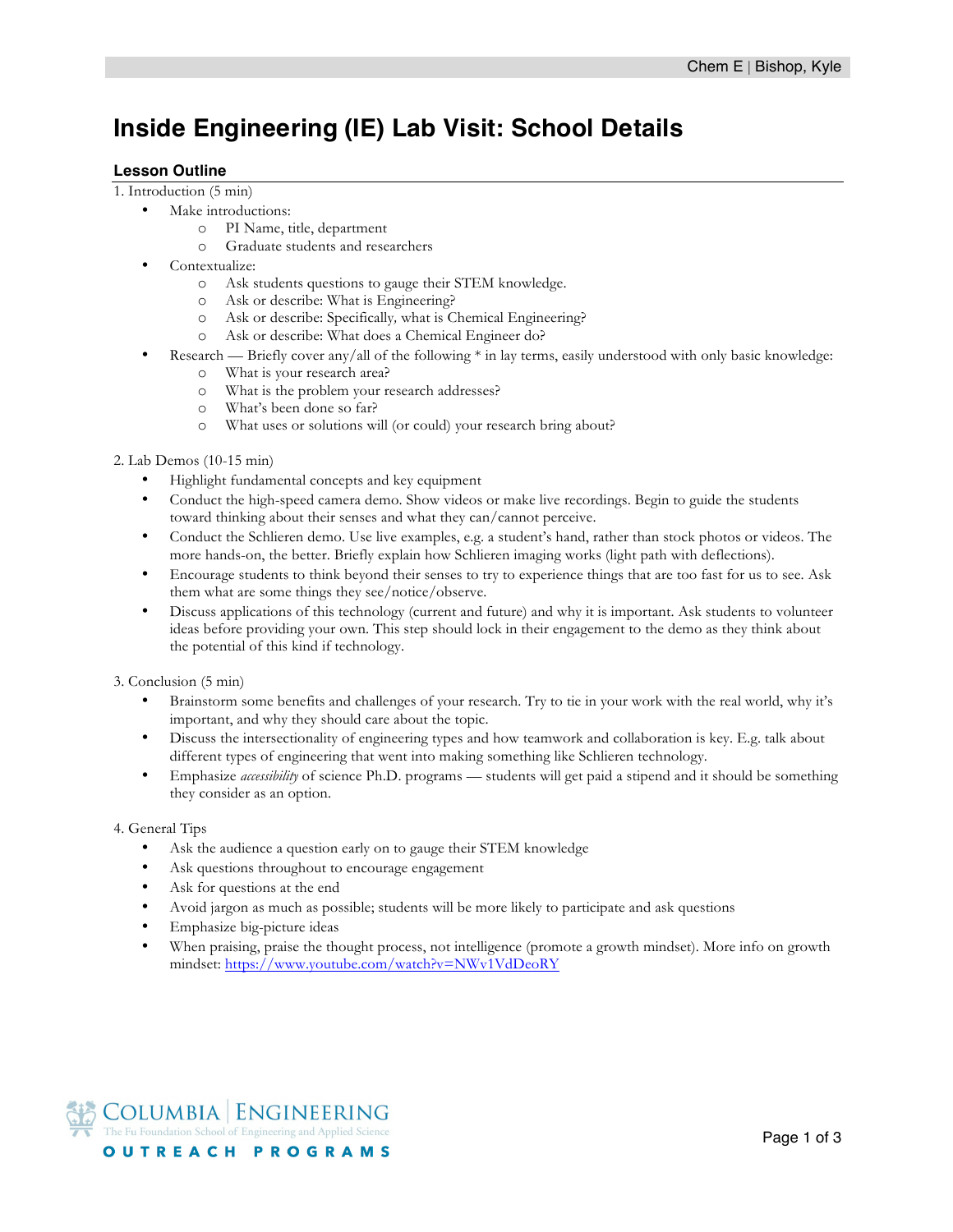### **Recent IE Visitors and Future Partners**

The following chart shows schools that we have served in recent years. This list is not all-inclusive, but rather highlights schools that we have partnered with most frequently.

*Note: Schools we are likely to work with in the future are starred (\*). While we cannot be completely sure that we will partner with these schools, we can predict based on the current status of our partnerships.*

| <b>School</b>                                                                                      | Neighborhood                         | <b>Demographics</b>                                        | <b>ELL</b> | % Students<br>qualifying for<br>free or<br>reduced lunch | <b>Grades</b> |
|----------------------------------------------------------------------------------------------------|--------------------------------------|------------------------------------------------------------|------------|----------------------------------------------------------|---------------|
| East Harlem<br>School*                                                                             | East Harlem,<br>Manhattan            | Asian 4%<br>Black 28%<br>Hispanic 63%<br>White 3%          | $11\%$     | 90%                                                      | $4 - 8$       |
| English<br>Language<br>Learners and<br>International<br>Support (ELLIS)<br>Preparatory<br>Academy* | Marble Hill,<br><b>Bronx</b>         | Asian 2%<br>Black 15%<br>Hispanic 79%<br>White3%           | 89%        | 84%                                                      | $9 - 12$      |
| Columbia<br>Secondary<br>School (CSS)*                                                             | Morningside<br>Heights,<br>Manhattan | Asian 12%<br><b>Black 21%</b><br>Hispanic 44%<br>White 20% | $0\%$      | 54%                                                      | $6 - 12$      |
| High School for<br>Math, Science,<br>and Engineering<br>(HSMSE)                                    | Harlem,<br>Manhattan                 | Asian 35%<br>Black $10\%$<br>Hispanic 23%<br>White 27%     | $0\%$      | 43%                                                      | $9 - 12$      |
| MS 54 Booker T.<br>Washington                                                                      | Upper West Side,<br>Manhattan        | Asian 9%<br>Black 8%<br>Hispanic 12%<br>White 64%          | $2\%$      | 18%                                                      | $6 - 8$       |
| <b>Bronx Center for</b><br>Science and<br>Mathematics<br>$(BxCSM)^*$                               | Claremont<br>Village, Bronx          | Asian 8%<br>Black 26%<br>Hispanic 64%<br>White 2%          | $4\%$      | 89%                                                      | $9 - 12$      |
| The Young<br>Women's<br>Leadership<br>School of the<br><b>Bronx</b><br>(TYWLSBx)                   | Mount Hope,<br>Bronx                 | Asian 2%<br>Black 39%<br>Hispanic 58%<br>White 1%          | $5\%$      | $87\%$                                                   | $6 - 12$      |
| Morris Academy<br>for Collaborative<br>Studies<br>(previously<br>Morris HS)                        | Longwood,<br><b>Bronx</b>            | Asian 1%<br>Black 26%<br>Hispanic 71%<br>White 1%          | 19%        | $89\%$                                                   | $9 - 12$      |
| Frederick<br>Douglass<br>Academy II<br>Secondary<br>School (FDA II)*                               | Harlem,<br>Manhattan                 | Asian 2%<br>Black 68%<br>Hispanic 27%<br>White 1%          | $8\%$      | 67%                                                      | $6 - 12$      |